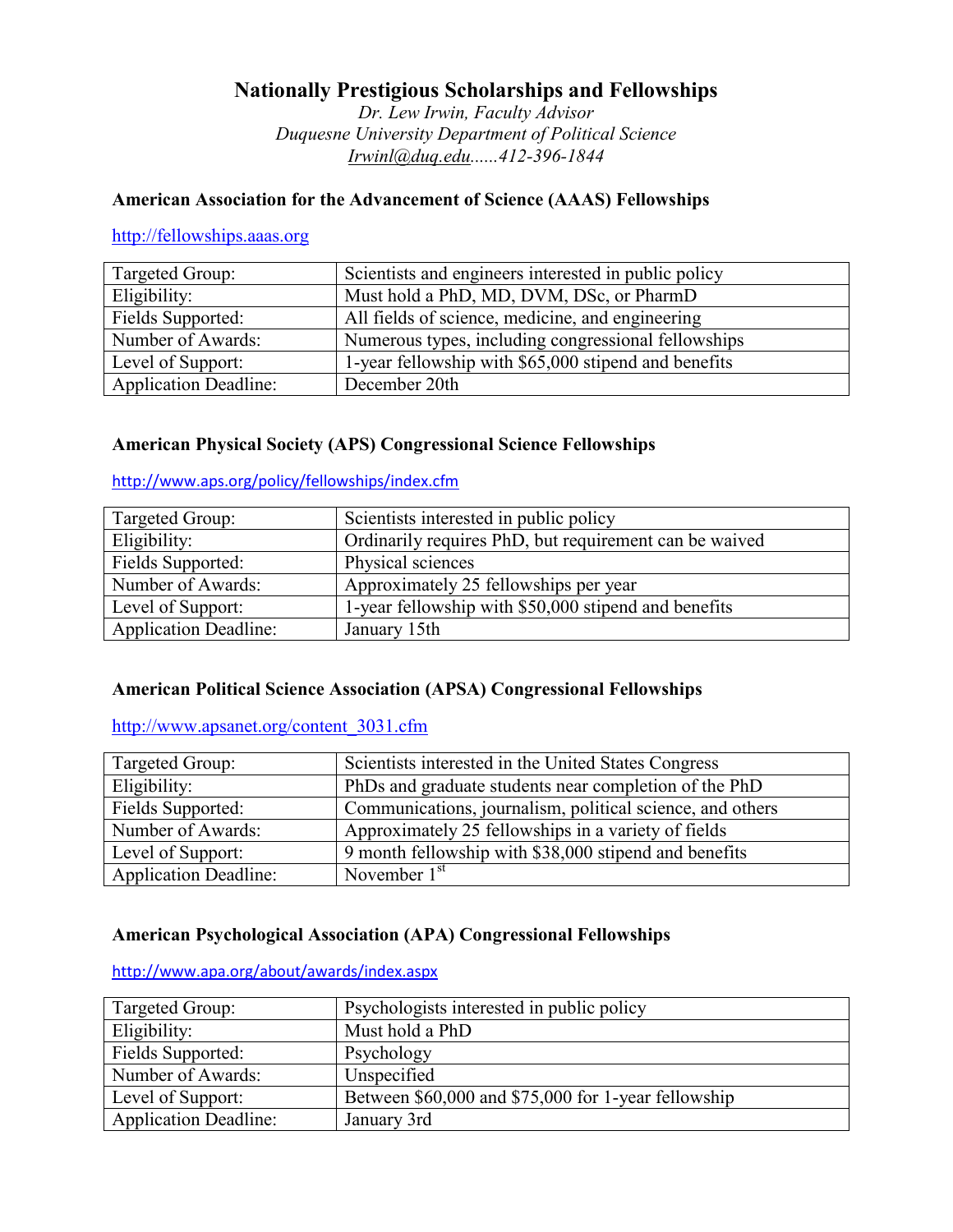#### **American Sociological Association (ASA) Congressional Fellowships**

#### <http://www.asanet.org/funding/cf.cfm>

| Targeted Group:              | Scholars in sociology who are interested in public policy |
|------------------------------|-----------------------------------------------------------|
| Eligibility:                 | Must hold a PhD in sociology                              |
| Fields Supported:            | Sociology                                                 |
| Number of Awards:            | A few fellowships per year                                |
| Level of Support:            | \$20,000 for a 6-month fellowship; $$30,000$ for 1-year   |
| <b>Application Deadline:</b> | February 1st                                              |

## **Carnegie Junior Fellowships for Graduating College Seniors**

<http://www.carnegieendowment.org/about/index.cfm?fa=jrFellows>

| Targeted Group:              | Graduating seniors interested in working at Carnegie E.P.I |
|------------------------------|------------------------------------------------------------|
| Eligibility:                 | Open to all graduating seniors                             |
| Fields Supported:            | Carnegie Endowment Peace Institute research fellowships    |
| Number of Awards:            | Approximately 10 research fellowships per year             |
| Level of Support:            | \$2,750 per month for one year plus full benefits          |
| <b>Application Deadline:</b> | January 15th                                               |

#### **Jack Kent Cooke Graduate, Undergraduate, and Transfer Scholarship**

#### <http://www.jkcf.org/>

| Targeted Group:              | Outstanding young scholars with financial need                |
|------------------------------|---------------------------------------------------------------|
| Eligibility:                 | Graduate, undergraduate, and transfer students                |
| Fields Supported:            | Various                                                       |
| Number of Awards:            | About 75 for graduate $+35$ undergraduate scholarships yearly |
| Level of Support:            | \$50,000 for graduate students and \$30,000 for undergrad's   |
| <b>Application Deadline:</b> | March 15th                                                    |

# **Center for the Study of the Presidency Fellows Program**

<http://www.thepresidency.org/what-we-do/current-programs/presidential-fellows-program>

| Targeted Group:              | Students interested in the Presidency and public service    |
|------------------------------|-------------------------------------------------------------|
| Eligibility:                 | Graduate and undergraduate students                         |
| Fields Supported:            | Various, related to the executive branch and public service |
| Number of Awards:            | 65 one-year fellowships to graduates and undergraduates     |
| Level of Support:            | 1-year non-resident fellowship covering travel and seminars |
| <b>Application Deadline:</b> | Rolling deadline                                            |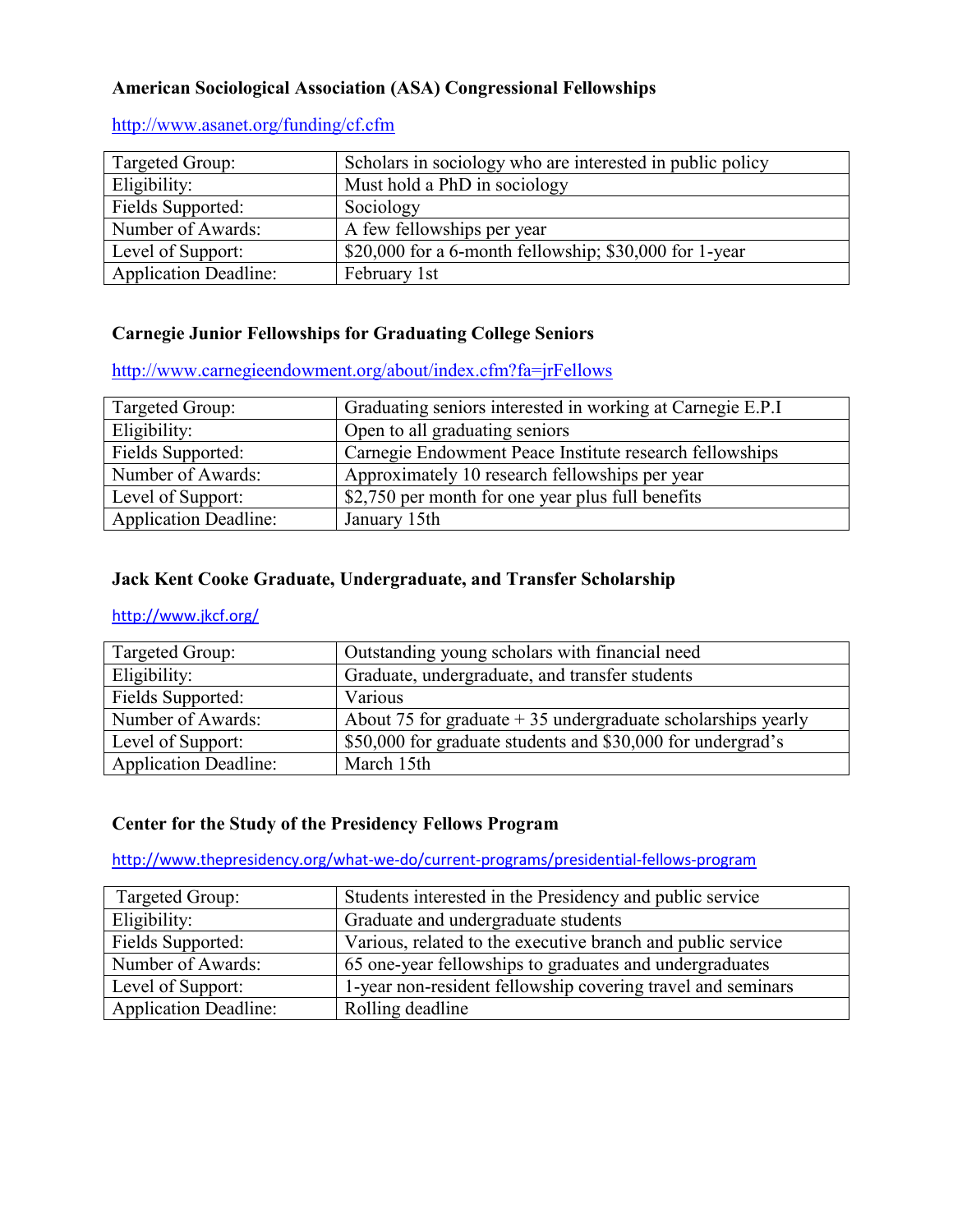# **Council of Independent Colleges (CIC) American Graduate Fellowships**

| Targeted Group:              | Graduates of small-and mid-sized liberal arts colleges    |
|------------------------------|-----------------------------------------------------------|
| Eligibility:                 | Undergraduates and graduates interested in graduate study |
| Fields Supported:            | Humanities                                                |
| Number of Awards:            | Two fellowships per year                                  |
| Level of Support:            | Up to \$50,000 per year, renewable for a second year      |
| <b>Application Deadline:</b> | October 17th                                              |

<http://www.cic.edu/programs-and-services/programs/pages/American-Graduate-Fellowships.aspx>

# **DAAD: German Academic Exchange Service**

<https://www.daad.org/page/scholarship/index.v3page>

| Targeted Group:              | Undergraduate or graduate students interested in Germany |
|------------------------------|----------------------------------------------------------|
| Eligibility:                 | Undergraduate, graduate, or postdoctoral students        |
| Fields Supported:            | Various areas of research and study in Germany           |
| Number of Awards:            | <b>Numerous</b>                                          |
| Level of Support:            | Various, depending upon length of travel, study program  |
| <b>Application Deadline:</b> | Rolling deadline                                         |

## **Davies-Jackson Scholarship**

<http://www.cic.edu/programs-and-services/programs/pages/Davies-Jackson-Scholarship.aspx>

| Targeted Group:              | Talented undergraduates interested in study in England    |
|------------------------------|-----------------------------------------------------------|
| Eligibility:                 | Graduating seniors, preferably first in family to attend  |
| Fields Supported:            | Wide variety of sciences, social sciences, and humanities |
| Number of Awards:            | Varies from year-to-year                                  |
| Level of Support:            | Full two year graduate scholarship, valued at \$50,000    |
| <b>Application Deadline:</b> | November 13th                                             |

#### **Diplomatic Graduate Fellows Program**

<http://www.careers.state.gov/professional-fellowships>

| Targeted Group:              | Undergraduates interested in foreign service careers  |
|------------------------------|-------------------------------------------------------|
| Eligibility:                 | All undergraduates                                    |
| Fields Supported:            | Internships, scholarships, and fellowships            |
| Number of Awards:            | <b>Numerous</b>                                       |
| Level of Support:            | Depends upon the nature of the program and its length |
| <b>Application Deadline:</b> | Rolling deadlines                                     |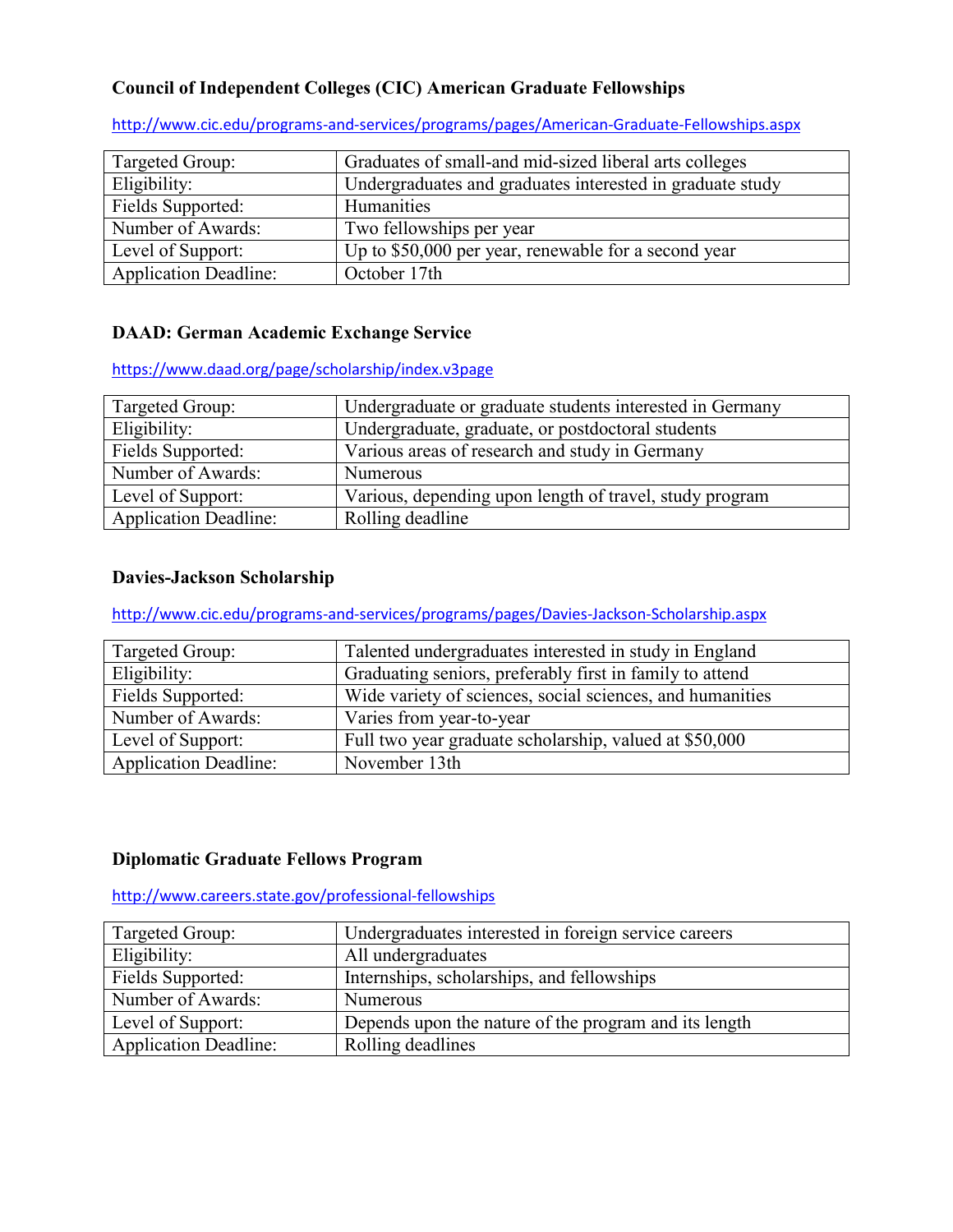# **The East-West Center Graduate Research Fellowship**

| Targeted Group:              | Students interested in Asian-Pacific/American studies      |
|------------------------------|------------------------------------------------------------|
| Eligibility:                 | Upper-level undergraduates and graduate students           |
| Fields Supported:            | Various social sciences, emphasis on Asian-Pacific affairs |
| Number of Awards:            | Varies from year-to-year                                   |
| Level of Support:            | 2-year graduate fellowship for study at the EWC in Hawaii  |
| <b>Application Deadline:</b> | November 1st                                               |

<http://www.eastwestcenter.org/scholarships-fellowships>

# **Fulbright U.S. Student Program**

<http://us.fulbrightonline.org/>

| Targeted Group:              | Students interested in international graduate study        |
|------------------------------|------------------------------------------------------------|
| Eligibility:                 | Upper-level undergraduates and recent graduates            |
| Fields Supported:            | Sponsored by the U.S. State Dept., various fields of study |
| Number of Awards:            | Numerous grants and awards for research and study          |
| Level of Support:            | Depends upon program of study, location, length of travel  |
| <b>Application Deadline:</b> | October 20th                                               |

# **Gates Cambridge Scholarship**

# <http://www.gatescambridge.org/>

| Targeted Group:              | Students interested in international study and research     |
|------------------------------|-------------------------------------------------------------|
| Eligibility:                 | Upper-level undergraduates and graduate students            |
| Fields Supported:            | Wide variety of fields                                      |
| Number of Awards:            | About 230 scholarships/year, University of Cambridge        |
| Level of Support:            | Tuition, stipend, and airfare for duration of study program |
| <b>Application Deadline:</b> | Various, depending upon the degree sought                   |

#### **Barry M. Goldwater Scholarship Program**

<http://www.act.org/goldwater/>

| Targeted Group:              | Undergraduate students in math, science, and engineering |
|------------------------------|----------------------------------------------------------|
| Eligibility:                 | Sophomores and juniors can apply                         |
| Fields Supported:            | Mathematics, the physical sciences, and engineering      |
| Number of Awards:            | 300 scholarships per year                                |
| Level of Support:            | \$7,500 per year for up to two years of study            |
| <b>Application Deadline:</b> | February 1st                                             |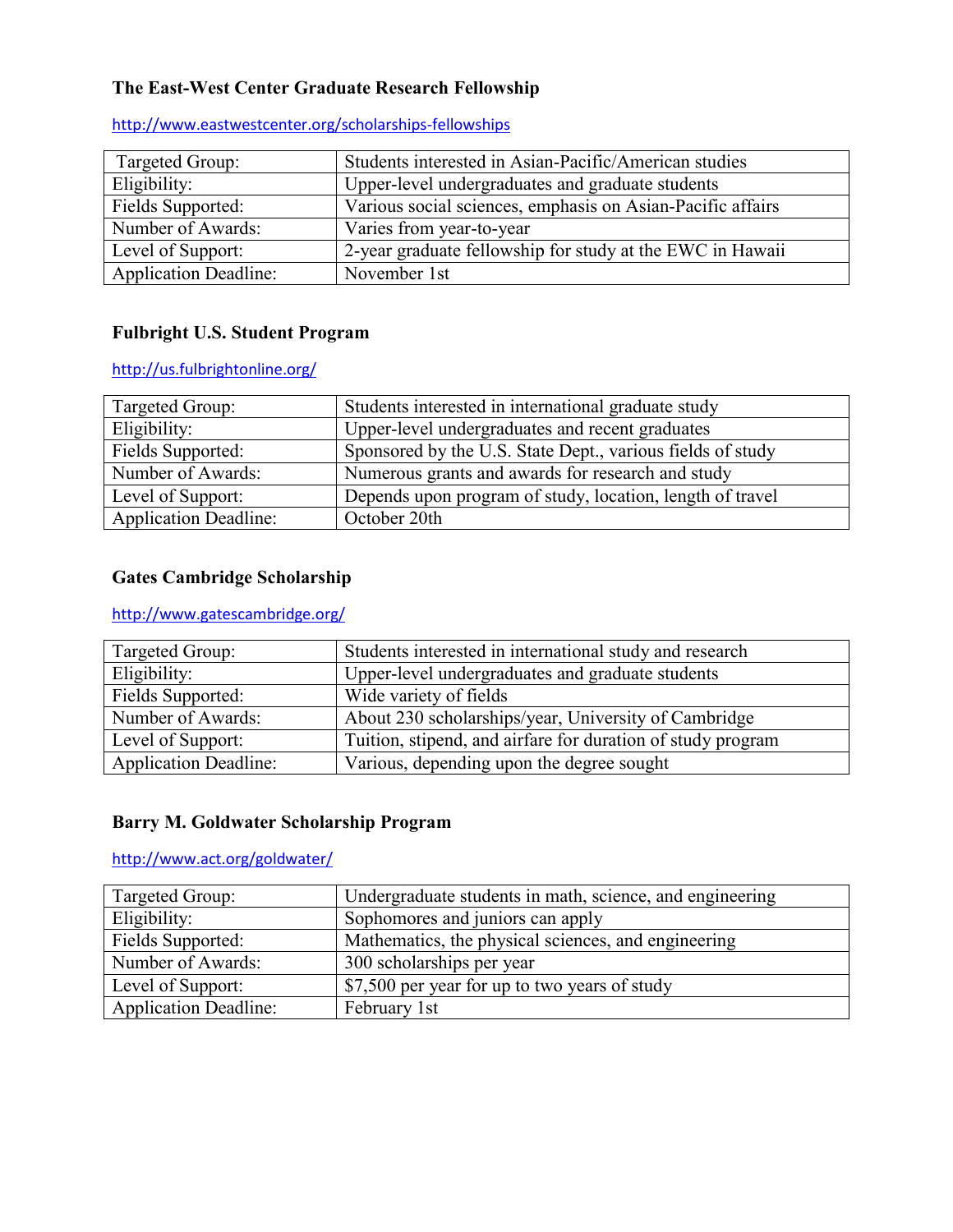# **Hertz Foundation Fellowship**

| Targeted Group:              | Students interested in graduate study in the sciences         |
|------------------------------|---------------------------------------------------------------|
| Eligibility:                 | Seniors and new graduate students                             |
| Fields Supported:            | Physical sciences                                             |
| Number of Awards:            | Varies from year to year                                      |
| Level of Support:            | Full scholarship with up to \$35,000 stipend per year, 5 yrs. |
| <b>Application Deadline:</b> | October $27th$                                                |

#### <http://www.hertzfoundation.org/default.aspx>

# **Integrative Graduate Education and Research Traineeships (IGERT) from NSF**

#### <http://www.igert.org/>

| Targeted Group:              | Rising scholars and leaders in science and technology |
|------------------------------|-------------------------------------------------------|
| Eligibility:                 | Upper-level undergraduates and graduate students      |
| Fields Supported:            | Science, mathematics, engineering, and technology     |
| Number of Awards:            | <b>Numerous</b>                                       |
| Level of Support:            | Varies by program, but includes stipend and tuition   |
| <b>Application Deadline:</b> | Rolling deadlines                                     |

## **Luce Scholars Program**

# <http://www.hluce.org/lsprogram.aspx>

| Targeted Group:              | Graduates interested in Asian affairs, international study |
|------------------------------|------------------------------------------------------------|
| Eligibility:                 | Must have a graduate degree, be younger than 29            |
| Fields Supported:            | Wide variety of fields, study is in Asia                   |
| Number of Awards:            | 15 awards per year                                         |
| Level of Support:            | Depends upon religion, but includes stipend and housing    |
| <b>Application Deadline:</b> | <b>Early December</b>                                      |

#### **James Madison Scholarship**

## <http://www.jamesmadison.com/>

| Targeted Group:              | Students who want to teach American government               |
|------------------------------|--------------------------------------------------------------|
| Eligibility:                 | Upper-level undergraduates and graduates (teachers)          |
| Fields Supported:            | American national government, U.S. Constitution              |
| Number of Awards:            | At least 50 (one per state), includes undergrad and graduate |
| Level of Support:            | Supports study for Master's degree                           |
| <b>Application Deadline:</b> | March 1st                                                    |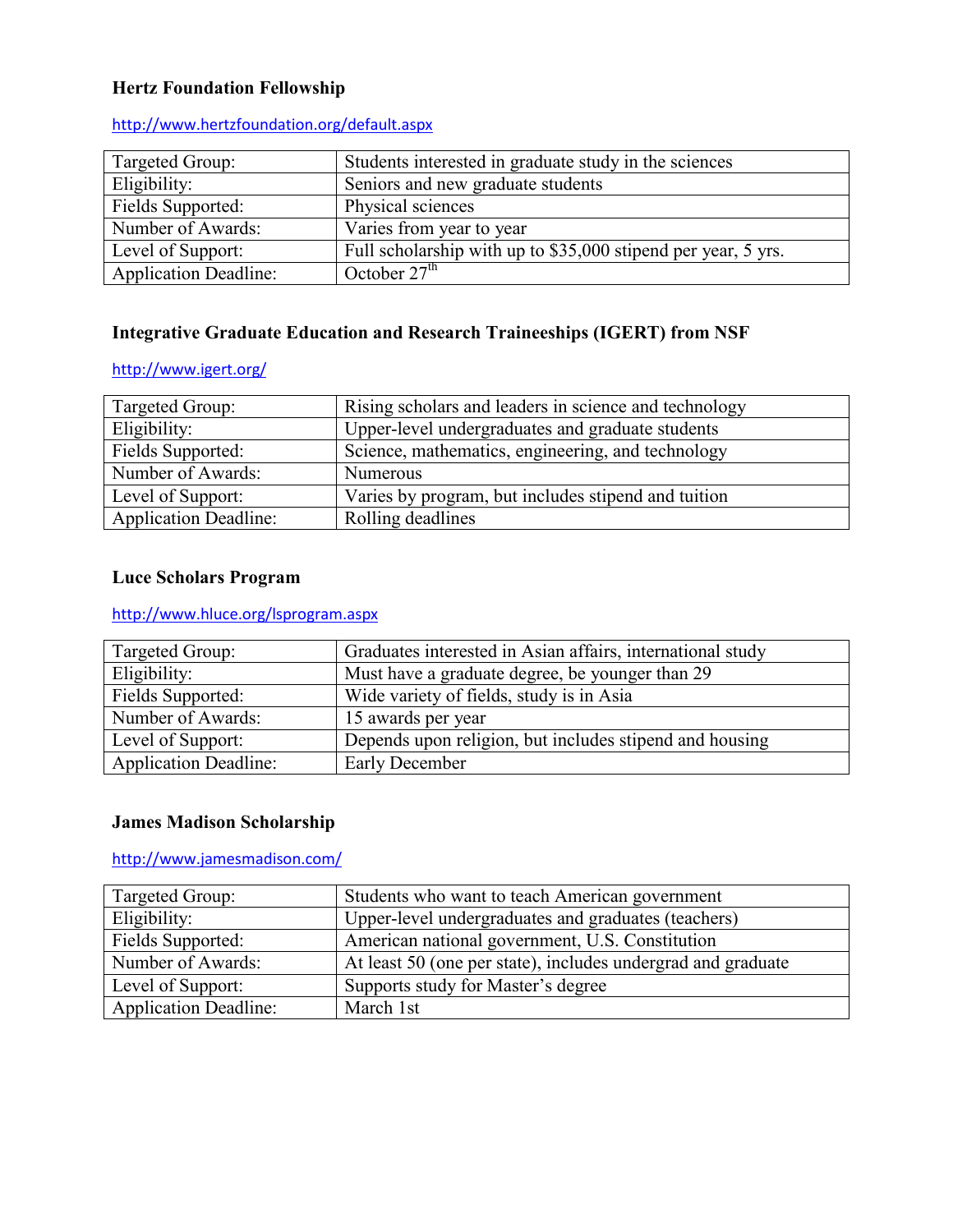# **Johnson and Johnson Graduate Dissertation Grants in Women's and Children's Health**

<http://www.cornell.edu/search/?q=johnson+and+johnson+graduate+dissertation+grants&tab>

| Targeted Group:              | Scholars interested in women's/children's health issues |
|------------------------------|---------------------------------------------------------|
| Eligibility:                 | Supports graduate study                                 |
| Fields Supported:            | A variety of health fields                              |
| Number of Awards:            | Unspecified                                             |
| Level of Support:            | Supports completion of the doctoral dissertation        |
| <b>Application Deadline:</b> | Unspecified                                             |

(link through Cornell Univ.)

#### **Marshall Scholarship**

#### <http://www.marshallscholarship.org/>

| Targeted Group:              | Rising leaders and scholars interested in study in the U.K. |
|------------------------------|-------------------------------------------------------------|
| Eligibility:                 | Graduating seniors                                          |
| Fields Supported:            | Various fields                                              |
| Number of Awards:            | At least 40 scholarships per year                           |
| Level of Support:            | Full tuition and stipend, travel allowance                  |
| <b>Application Deadline:</b> | October 4th                                                 |

## **George J. Mitchell Scholarship**

<http://www.us-irelandalliance.org/scholarships.html>

| Targeted Group:              | Supports graduate and undergraduate study in Ireland |
|------------------------------|------------------------------------------------------|
| Eligibility:                 | Upper-level undergraduates and graduate students     |
| Fields Supported:            | Various                                              |
| Number of Awards:            | 12 scholarships per year                             |
| Level of Support:            | Tuition, housing, and a \$12,000 stipend             |
| <b>Application Deadline:</b> | October 6th                                          |

## **National Endowment for the Humanities (NEH) Graduate and Postdoctoral Fellowships**

<http://www.neh.gov/grants/research/fellowship-programs-independent-research-institutions>

| Targeted Group:              | Undergraduates and graduates interested in graduate study |
|------------------------------|-----------------------------------------------------------|
| Eligibility:                 | Upper-level undergraduates and graduates, postdoctoral    |
| Fields Supported:            | Various fields within the humanities                      |
| Number of Awards:            | <b>Numerous</b>                                           |
| Level of Support:            | Varies by program                                         |
| <b>Application Deadline:</b> | Rolling deadlines                                         |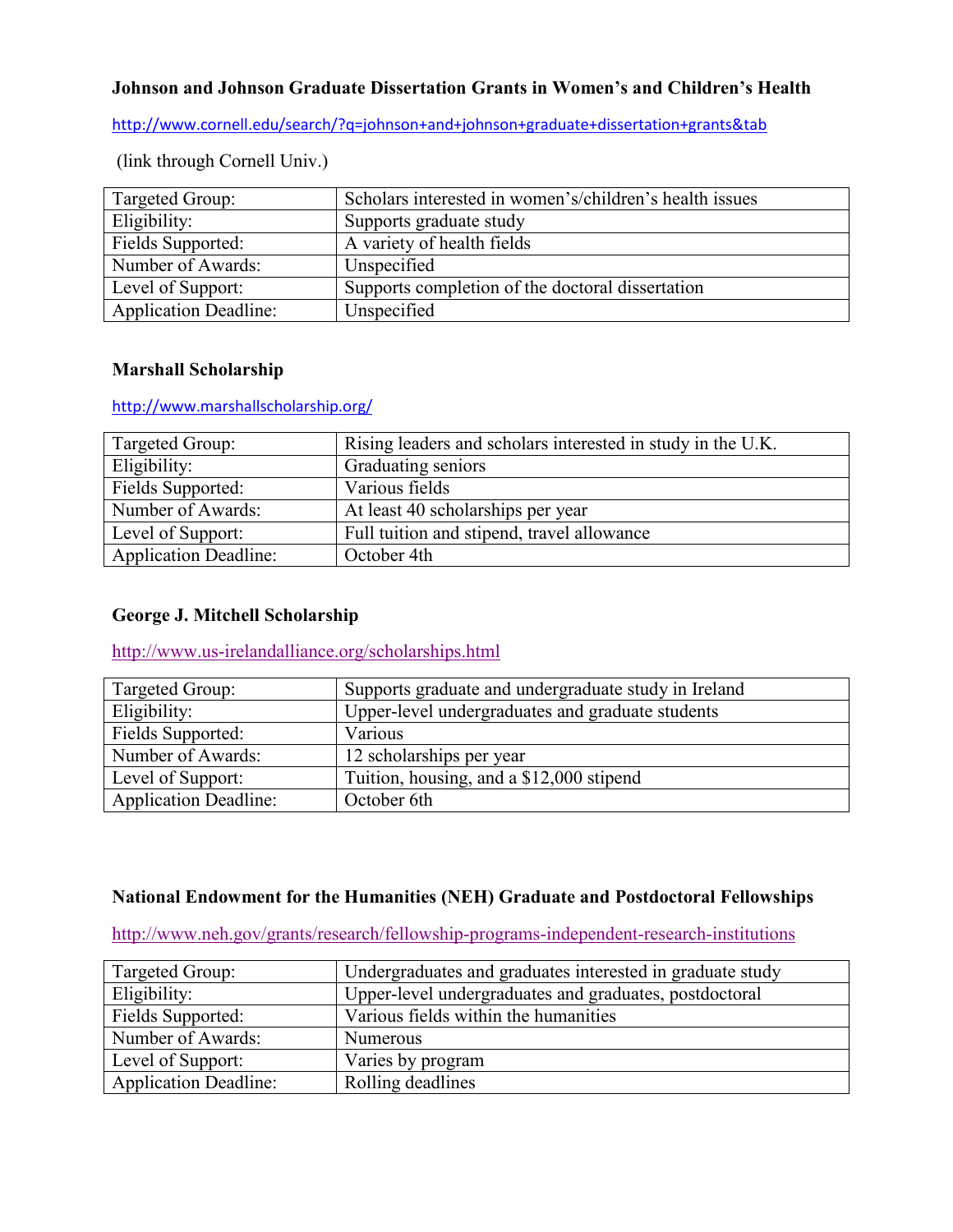#### **National Research Council (NRC) Postdoctoral Research Associateship Programs**

| Targeted Group:              | Early career, postdoctoral scholars/practitioners      |
|------------------------------|--------------------------------------------------------|
| Eligibility:                 | Must have PhD or equivalent                            |
| Fields Supported:            | Health sciences                                        |
| Number of Awards:            | <b>Numerous</b>                                        |
| Level of Support:            | Varies depending upon program, research assistantships |
| <b>Application Deadline:</b> | Rolling deadlines                                      |

<http://www.training.nih.gov/postdoctoral/nist.asp>

# **National Science Foundation Graduate Research Fellowship**

#### [http://www.nsfgrfp.org](http://www.nsfgrfp.org/)

| Targeted Group:              | Students and young scholars from a variety of fields |
|------------------------------|------------------------------------------------------|
| Eligibility:                 | Upper-level undergraduates and graduate students     |
| Fields Supported:            | Wide variety of physical and social sciences         |
| Number of Awards:            | <b>Numerous</b>                                      |
| Level of Support:            | Graduate research fellowships and tuition grants     |
| <b>Application Deadline:</b> | Generally November, varies by area of study/research |

# **National Security Education Program (NSEP) David L. Boren Graduate and Undergraduate Fellowships**

## [http://www.borenawards.org/boren\\_fellowship](http://www.borenawards.org/boren_fellowship)

| Targeted Group:              | Students interested in foreign areas vital to U.S. interests |
|------------------------------|--------------------------------------------------------------|
| Eligibility:                 | Undergraduates and graduate students                         |
| Fields Supported:            | Wide variety of fields related to economics and diplomacy    |
| Number of Awards:            | Numerous, with expectation of service in U.S. government     |
| Level of Support:            | Varies by program                                            |
| <b>Application Deadline:</b> | Rolling deadlines                                            |

### **Charlotte W. Newcombe Doctoral Dissertation Graduate Fellowships in Ethical or Religious Values**

#### [http://www.woodrow.org/newcombe/](http://www.woodrow.org/newcombe)

| Targeted Group:              | Students interested in graduate study in religion and ethics |
|------------------------------|--------------------------------------------------------------|
| Eligibility:                 | Upper-level undergraduates and graduate students             |
| Fields Supported:            | Religion, ethics, and related fields                         |
| Number of Awards:            | 30 fellowships per year                                      |
| Level of Support:            | Full tuition with \$17,500 stipend per year                  |
| <b>Application Deadline:</b> | November $7th$                                               |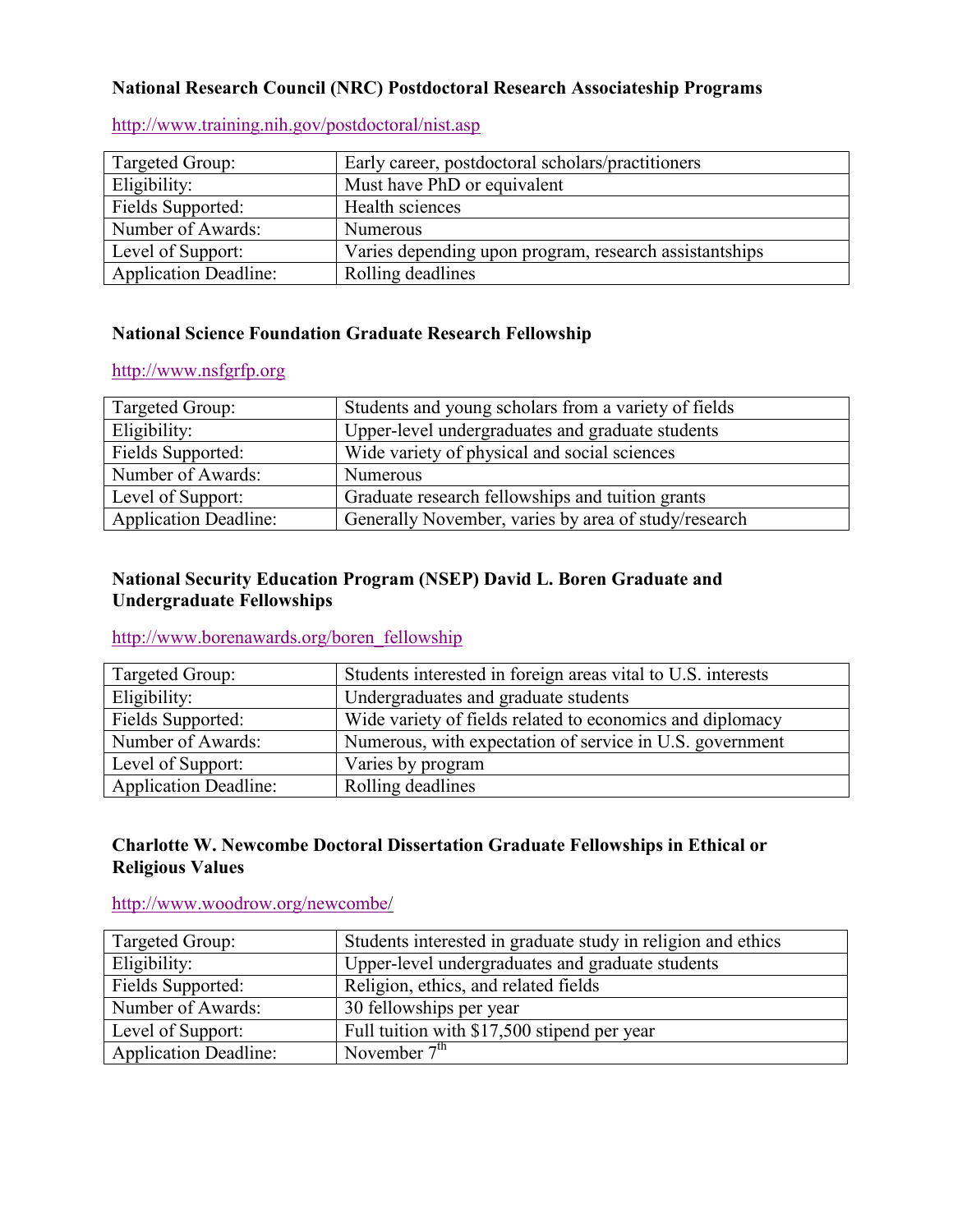#### **Rhodes Scholarships**

#### [www.rhodesscholar.org](http://www.rhodesscholar.org/)

| Targeted Group:              | Rising leaders interested in study at Oxford University |
|------------------------------|---------------------------------------------------------|
| Eligibility:                 | Graduating seniors and recent graduates                 |
| Fields Supported:            | Wide variety of fields                                  |
| Number of Awards:            | About 40 scholarships per year                          |
| Level of Support:            | Full tuition, stipend, and travel allowance             |
| <b>Application Deadline:</b> | October $2nd$                                           |

#### **Rotary Foundation Ambassadorial Scholarship**

[http://www.rotary.org/en/ServiceAndFellowship/MakeConnections/RotaryFellowships/Pages/ridefault.](http://www.rotary.org/en/ServiceAndFellowship/MakeConnections/RotaryFellowships/Pages/ridefault.aspx) [aspx](http://www.rotary.org/en/ServiceAndFellowship/MakeConnections/RotaryFellowships/Pages/ridefault.aspx)

| Targeted Group:              | Students interested in international affairs and initiatives |
|------------------------------|--------------------------------------------------------------|
| Eligibility:                 | Undergraduates and graduate students                         |
| Fields Supported:            | Language, foreign affairs, foreign area studies, etc.        |
| Number of Awards:            | About 800 per year                                           |
| Level of Support:            | Up to \$26,000 per year, depends upon the program            |
| <b>Application Deadline:</b> | Depends upon the program                                     |

#### **The William E. Simon Fellowship for Noble Purpose**

# <http://home.isi.org/programs/fellowships>

| Targeted Group:              | Students interested in American and Western studies            |
|------------------------------|----------------------------------------------------------------|
| Eligibility:                 | Upper-level undergraduates and graduate students               |
| Fields Supported:            | American studies, Western studies, related fields              |
| Number of Awards:            | Varies from year to year, dozens per year                      |
| Level of Support:            | Varies by program, ranging up to \$20,000 per year             |
| <b>Application Deadline:</b> | Generally around February 15 <sup>th</sup> , varies by program |

## **Teach for America Teaching Jobs for Graduating College Seniors and Recent College Graduates**

# <https://www.teachforamerica.org/why-teach-for-america/how-to-apply>

| Targeted Group:              | Students and graduates interested in teaching          |
|------------------------------|--------------------------------------------------------|
| Eligibility:                 | Open to all fields and all backgrounds                 |
| Fields Supported:            | Education, with the goal of teaching and leading       |
| Number of Awards:            | Varies from year to year                               |
| Level of Support:            | Fellowship, stipend, expectation of 2 years of service |
| <b>Application Deadline:</b> | Rolling deadline                                       |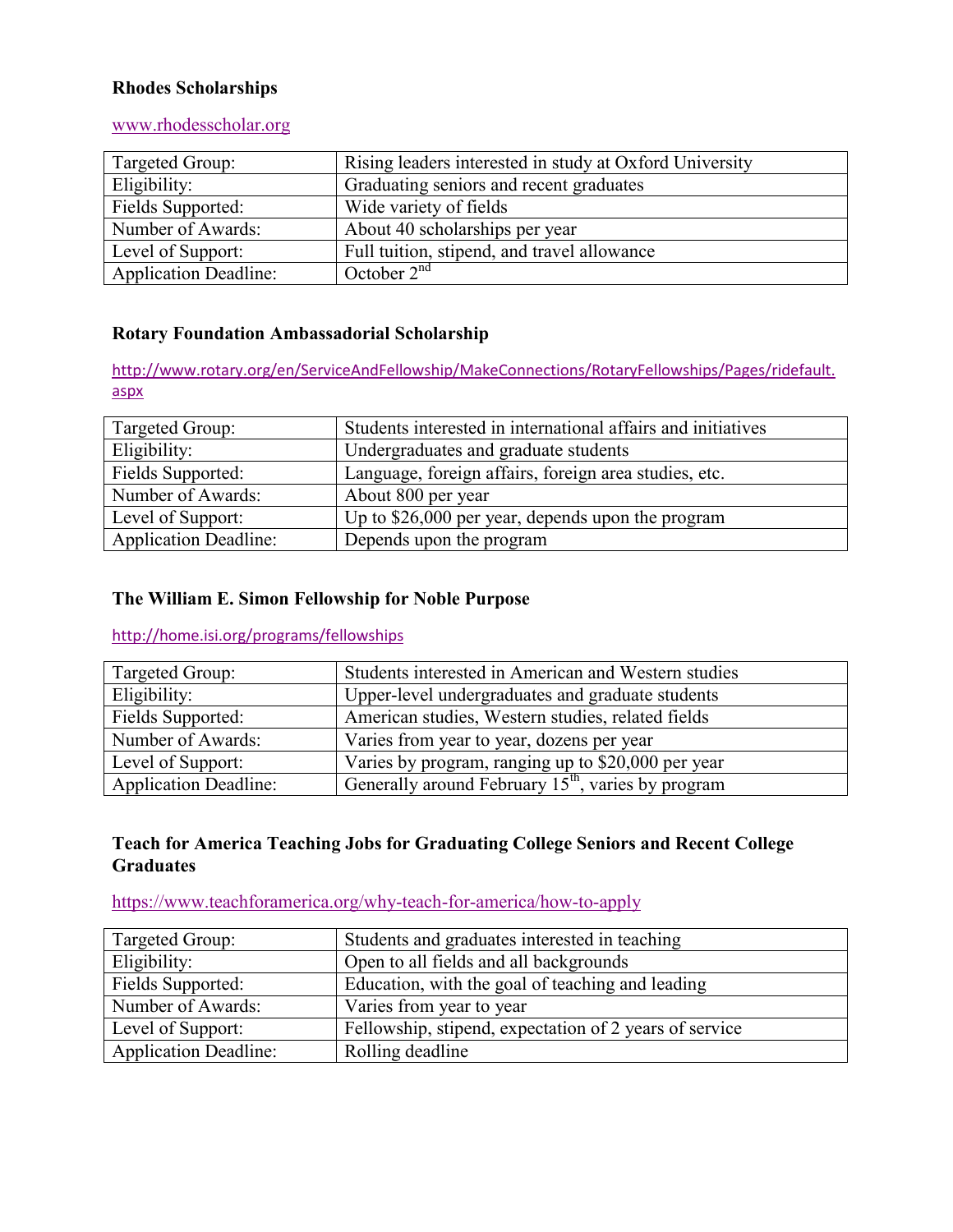## **Harry S. Truman Scholarship Foundation**

| Targeted Group:              | Rising leaders in public service                        |
|------------------------------|---------------------------------------------------------|
| Eligibility:                 | College juniors                                         |
| Fields Supported:            | Various fields of study                                 |
| Number of Awards:            | Approximately 40 scholarships                           |
| Level of Support:            | Up to \$30,000 per year for two years of graduate study |
| <b>Application Deadline:</b> | February 6th                                            |

#### [www.truman.gov](http://www.truman.gov/)

# **Morris K. Udall Scholarship and Excellence in National Environmental Policy**

#### [http://www.udall.gov](http://www.udall.gov/)

| Targeted Group:              | Sophomores or juniors interested in environmental studies |
|------------------------------|-----------------------------------------------------------|
| Eligibility:                 | Sophomores and juniors                                    |
| Fields Supported:            | Environmental policy, Native American health policy       |
| Number of Awards:            | 80 awards per year                                        |
| Level of Support:            | \$5,000 per year for up to two years                      |
| <b>Application Deadline:</b> | March 6th                                                 |

# **U.S. Department of Agriculture (USDA) Public Service Leaders Scholarships**

# <http://www.hsi.usda.gov/Students/PSLS.htm>

| Targeted Group:              | Undergraduates and graduates, for agricultural policy study |
|------------------------------|-------------------------------------------------------------|
| Eligibility:                 | Undergraduates or graduate students                         |
| Fields Supported:            | Fields related to agriculture and agricultural policy       |
| Number of Awards:            | Numerous, separate programs by ethnic background            |
| Level of Support:            | Depends upon the program of study or research               |
| <b>Application Deadline:</b> | Rolling deadline                                            |

# **U.S. Department of Education Jacob K. Javits Fellowship Program**

<http://www2.ed.gov/programs/jacobjavits/index.html>

| Targeted Group:              | Students interested in teaching/education as a profession |
|------------------------------|-----------------------------------------------------------|
| Eligibility:                 | Upper-level undergraduates and graduate students          |
| Fields Supported:            | PhD, MFA, other graduate degrees in education             |
| Number of Awards:            | <b>Numerous</b>                                           |
| Level of Support:            | Varies depending upon length and type of program          |
| <b>Application Deadline:</b> | Rolling deadline                                          |